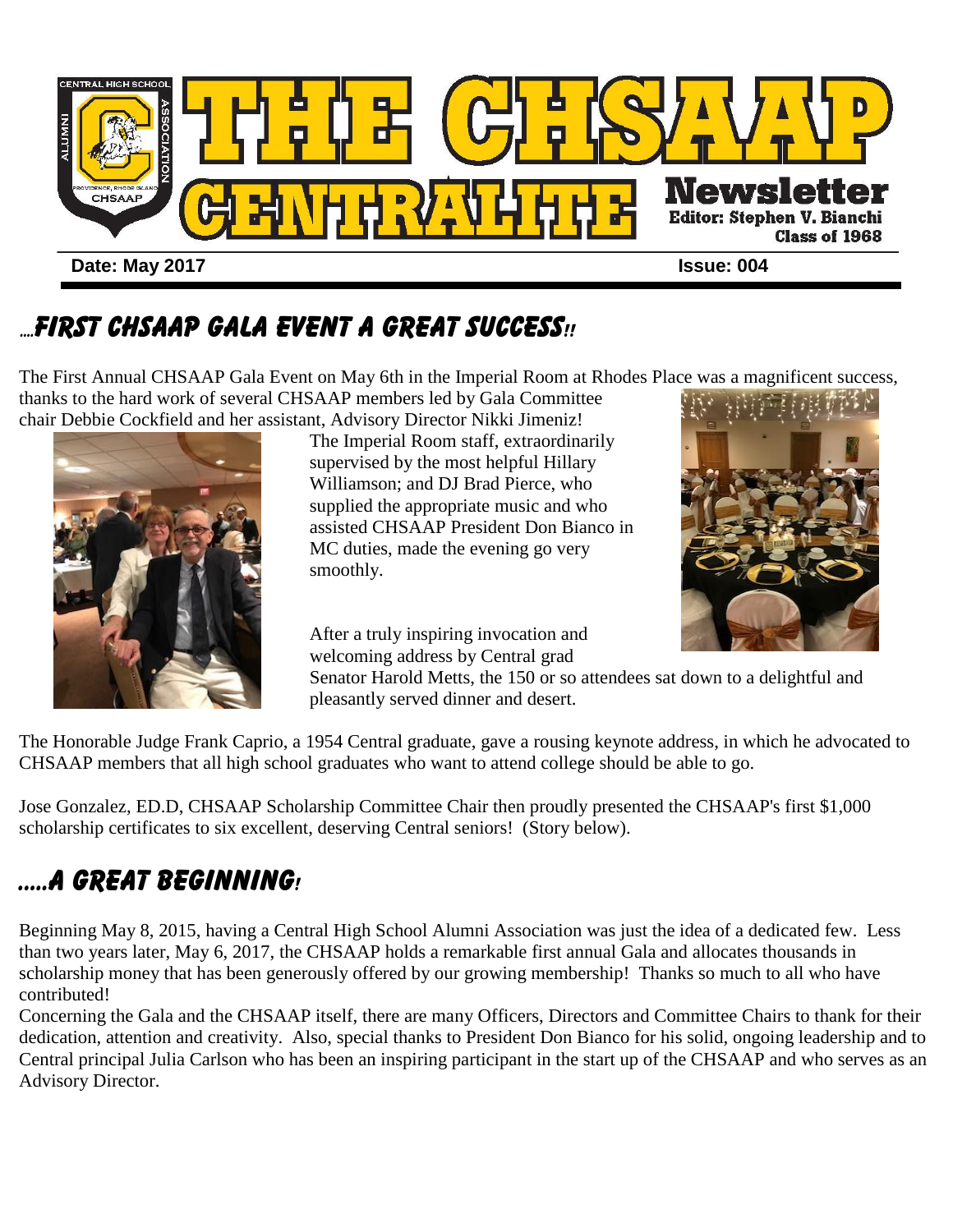

## .....CONGRATS TO OUR FIRST CHSAAP SCHOLARSHIP STUDENTS

DIANA IGLESIAS.....Diana is ranked No. 2 in her class, with a remarkable 97.29 grade point average! She is also the Central Salutatorian for the Class of 2017 and the graduating class treasurer. Diana is one of seven children in her family. She hopes to attend Boston College and to become an accounting director.

JULEISY TEJADA ACOSTA.....Julieisy arrived in the U.S. in 2008, the same year her mother passed away. She started to learn English after arriving here and has gone on to her current 96.42 grade point average! Juleisy has won the Harvard Book Award and is a member of the RIC Upward Bound program. She currently lives with her grandmother and sisters and has plans to study nursing.

MELISSA SOSA.....Melissa owns the No. 1 grade point average of the 2017 Central graduating class...98.25! She is currently taking three AP courses. A fine athlete, Melissa has been a member of the Central track, volleyball and softball teams. She is looking forward to attending UMass, Boston College or Northeastern.

RENIEL RODRIGUEZ MARTE.....Reniel has maintained a solid 96.48 grade point average and has been No. 5 amongst 243 Central seniors! He is also enrolled in two AP courses. He interned at the R.I. Secretary of State office, is a member of the Upward Bound Program and has volunteered with the R.I. Heart Association. Reniel wants to attend Bryant University.

NATHALY SANTOS CORTES.....Nathaly has been a very diversified student at Central. Besides being a member of the Upward Bound program, she has been a Senior Mentor, a member of the AP Club, the "My Brother's Keeper" program, the Pride Club and the softball team! Maintaining an excellent 88.31 average, Nathaly wants to go on to URI and pursue a career in social work.

JAISLENE VINAS.....With a 96.74 grade point average, Jaislene was No. 4 in the Central senior class and is taking 3 AP courses! She's been very busy as a member of the Debate Team, the AP Club, the College Crusade group and the track, softball and tennis teams! Jaislene was awarded the Bank of America Student Leadership Award in 2016. She wants to be a bio-medical engineer and has applied at Brown, Princeton and Northeastern.

Congratulations to our six initial CHSAAP Scholarship Award winners! They all have been most exemplary to their fellow students and we're sure that they will be excellent representatives of Central out in society for many years to come!

## .....AWARDS FOR A.D. & COACH PETER RIOS, COACH OKLEASKY & SEVERAL CENTRAL ATHLETES!

THE CHSAAP congratulates Central Athletic Director and head football coach Peter Rios for being named the 2016 Division 1-B "Coach of the Year" by the Providence Grid Iron Club. Two senior football captains, Pajebo Myers and Dametrius O'Connor were selected 1st Team All-State by the Providence Journal. Dametrius was also the recipient of the "Golden Helmet Award" from the R.I. Chapter of the National Football Foundation and College Hall of Fame, Inc. The Award goes to the state's top senior scholar-athlete football players.

Also, congrats to Central track coach Dan Okleasky for being selected the 2016 R.I. Track Coaches Association "Indoor Track Coach of the Year". As reported in the last Centralite Newsletter, the R.I. State Champion Central Boys 4x200